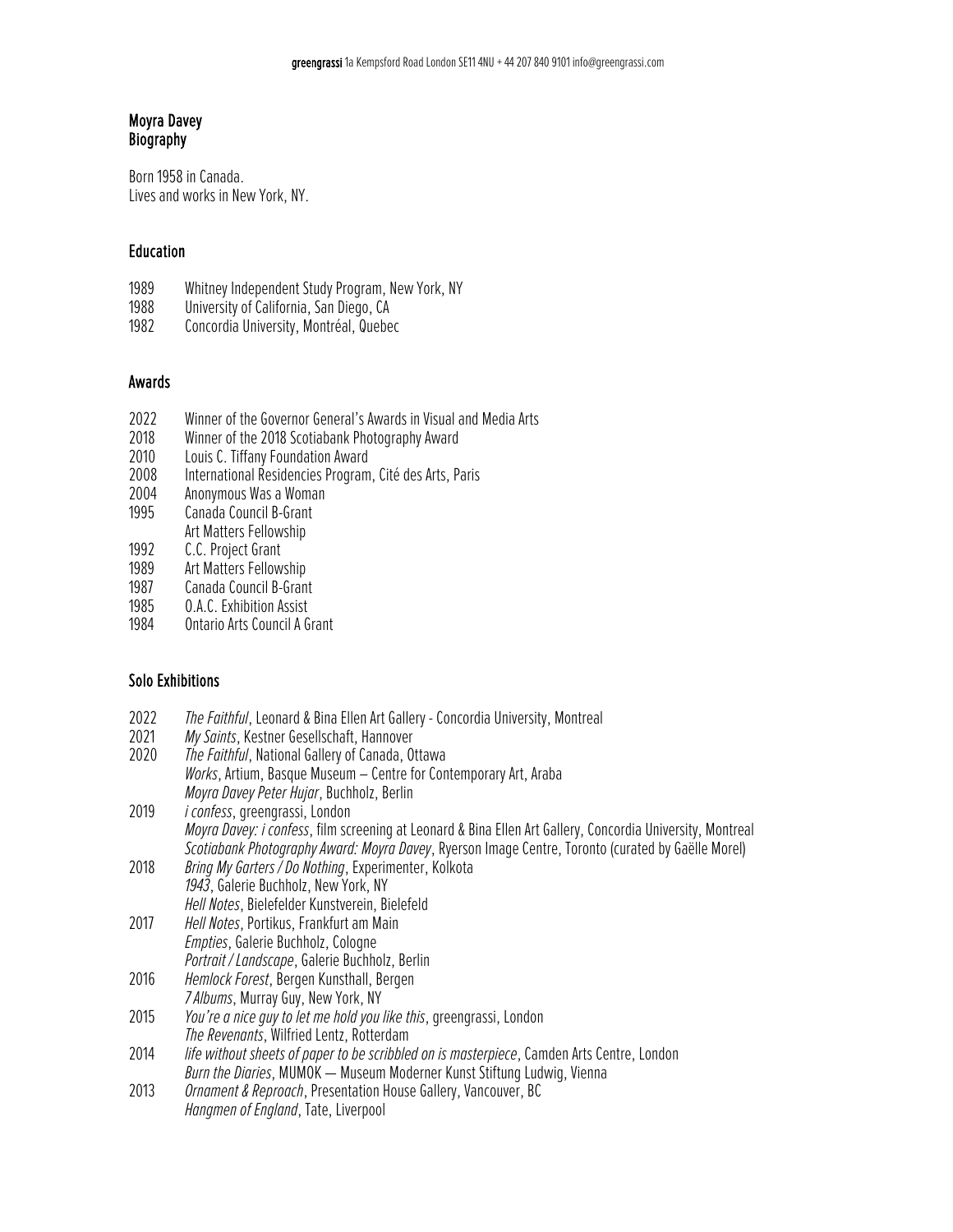- 2012 *Spleen. Indolence. Torpor. Ill–Humour*, Murray Guy, New York, NY *In The Spirit of Walser*, Donald Young Gallery, Chicago, IL
- 2011 *Les Goddesses*, greengrassi, London
- 2010 *Speaker Receiver*, Kunsthalle Basel, Basel *My Necropolis*, Goodwater, Toronto *My Necropolis*, lllingworth Kerr Gallery, Alberta College of Art + Design, Calgary
- 2009 *My Necropolis*, Murray Guy, New York, NY
- *My Necropolis*, Arch II Gallery, University of Manitoba, Winnipeg
- 2008 *Long Life Cool White*, The Fogg Art Museum, Harvard University, Cambridge, MA
- 2007 *Fifty Minutes*, Goodwater, Toronto, Ontario *My Place*, TART, San Francisco, CA
- 2006 *Monologues* (with Julia Scher), Wexner Center for the Arts, Columbus, OH
- 2003 American Fine Arts, Co., New York, NY
- 2002 Analog, Goodwater, Toronto, Ontario<br>1999 American Fine Arts. Co., New York, NY
- 1999 American Fine Arts, Co., New York, NY<br>1998 Rena Bransten Gallery, San Francisco,
- 1998 Rena Bransten Gallery, San Francisco, CA<br>1996 American Fine Arts. Co., New York. NY
- 1996 American Fine Arts, Co., New York, NY<br>1994 American Fine Arts Co., New York, NY
- American Fine Arts Co., New York, NY
- 1994 *Moyra Davey, Peter Doig*, Gavin Brown's Enterprise, New York, NY
- Optica, Montréal, Québec
- 1985 Agnes Etherington Arts Center, Kingston, Ontario<br>1984 The Photography Gallery, Toronto, Ontario
- The Photography Gallery, Toronto, Ontario Saw Gallery, Ottawa, Ontario

## Group Exhibitions

| 2022<br>2021 | Substance - SUBSTANCES, Collegium, Arévalo<br>Maternar, MUAC, Mexico City (curated by Helena Chávez Mac Gregor, Alejandra Labastida)*<br>Send me an Image, C/O Foundation, Berlin<br>Call Card, Los Angeles Contemporary Archive, Los Angeles, CA<br>Exhibition as Image, 80WSE, New York, NY<br>Understudies: I, Myself Will Exhibit Nothing, KW, Berlin (curated by Iman Issa)<br>New Time: Art and Feminisms in the 21st Century, Berkeley Art Museum and Pacific Film Archive, Berkeley, CA                                                                                                                                                                                                                                                                                                                                                                                                              |
|--------------|--------------------------------------------------------------------------------------------------------------------------------------------------------------------------------------------------------------------------------------------------------------------------------------------------------------------------------------------------------------------------------------------------------------------------------------------------------------------------------------------------------------------------------------------------------------------------------------------------------------------------------------------------------------------------------------------------------------------------------------------------------------------------------------------------------------------------------------------------------------------------------------------------------------|
| 2020         | The Heart Darts, Tilde, Amsterdam<br>1550 San Remo Drive, Hot Wheels, Athens<br>What Does Democracy Look Like?, Museum of Contemporary Photography, Chicago, IL<br>TENET, Swiss Institute, New York                                                                                                                                                                                                                                                                                                                                                                                                                                                                                                                                                                                                                                                                                                          |
| 2019         | Sotto voce, Bortolami Gallery, New York<br>Doing Deculturalization, Museion Foundation. Museum of Modern and Contemporary Art, Bolzano<br>Platforms: Collection and Commissions, Walker Art Center, Minneapolis, MN<br>Stars Are Closer and Clouds Are Nutritious Under Golden Trees, MMAG Foundation, Amman<br>Postcards, News from a dream world, Les Rencontres de la Photographie, Musée Départemental Arles Antique, Arles<br>The Shoreline Dilemma, Toronto Biennial of Art, Toronto (curated by Candice Hopkins & Tairone Bastien)<br>Amulet or He calls it chaos, 500 Capp Street Foundation, San Francisco, CA<br>Snap + Share: Transmitting Photographs from Mail Art to Social Networks, SF MoMA, San Francisco, CA (curated by<br>Linde Lehtinen & Clément Chéroux)<br>Mediums of Exchange, Shirley Fiterman Art Center at BMCC, New York, NY<br>1989, Institut Valencià d'Art Moderne, Valencia |
| 2018         | Still life Obstinacy of things, KunstHaus Wien, Vienna<br>Me, Myself, I, China Art Objects Galleries, Los Angeles, CA<br>Interventions, Yancey Richardson Gallery, New York City, NY<br>31st Images Festival, various venues, Toronto                                                                                                                                                                                                                                                                                                                                                                                                                                                                                                                                                                                                                                                                        |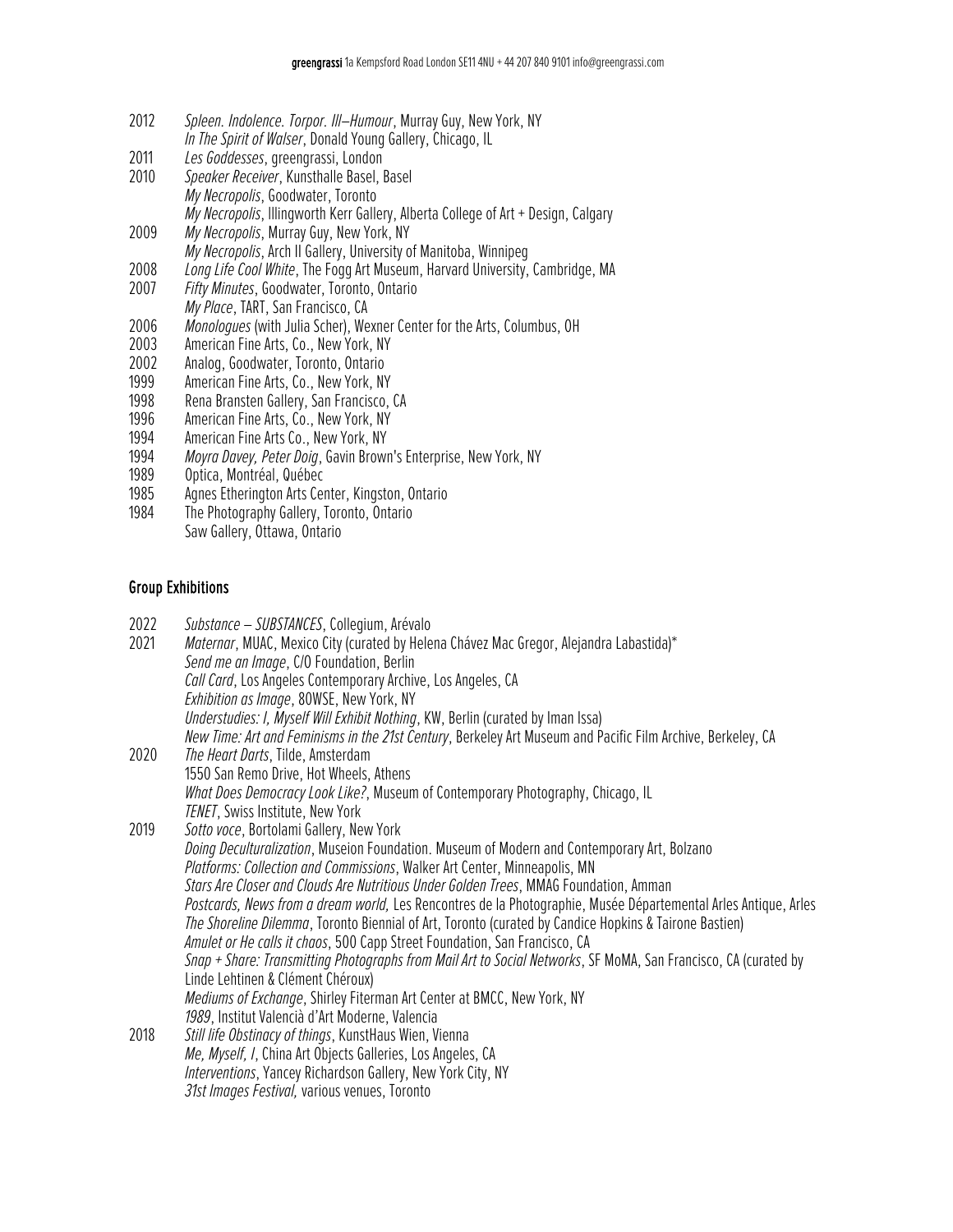*Virginia Woolf: An Exhibition Inspired by Her Writings*, Tate St Ives, Cornwall; Parlant House Gallery, Chichester; Fitzwilliam Museum, Cambridge **One Day at a Time: Manny Farber and Termite Art, LA MoCA, Los Angeles** *The Conditions of Being Art: Pat Hearn Gallery & American Fine Arts, Co. (1983 – 2004)*, CCS Bard Hessel Museum, New York, NY *Qui parle? Who speaks?,* Ellen Art Gallery, University of Concordia, Montreal (part of the *Montreal Digital Spring 2018*) *To What Red Hell,* Angela Meleca Gallery, Columbus, OH *L'impudeur*, Hessel Museum of Art, Bard College, Annandale-On-Hudson, NY (curated by Janique Prejet Vigier) *I Wish to Let You Fall Out of My Hands (Chapter II)*, Experimenter Gallery, Kolkata *In Part Writings,* Galerie Buchholz, New York *Moyra Davey, R.H. Quaytman, VivianSuter*, House of Gaga, Mexico City, Mexico D.F. 2017 *Rosario Don't Surf*, Cineteca Rosalio Solano, Santiago de Querétaro, MX (screeningorganized by Jesse Morgan Barnett) *Raise The Curtain*, galería Moisés Pérez de Albéniz, Madrid (organized by LiMAC) *The Photographic I – Other Pictures, S.M.A.K., Gent (curated by Martin Germann) BFI London Film Festival*, BFI Southbank, London (screening) *A une heure de la civilisation*, Galerie Crevecoeur, Marseille *extratextual*, Contemporary Calgary, Calgary (curated by Lisa Baldissera and Joanne Bristol) *Soil Erosion*, Altman Siegel, San Francisco, CA (curated by Shannon Ebner) Social Photography V, Carriage Trade, New York, NY *Documenta 14*, EMST—National Museum of Contemporary Art, Athens (curated by Adam Szymczyk)and Neue Neue Galerie (Neue Haupstpost), Kassel US Premiere: Q&A with Moyra Davey, Film Society of Lincoln Center, New Ypork, NY (screening) *Still Life by Chardin*, Lisson gallery, London *Compassionate Protocols*, Callicoon Fine Arts, New York, NY (curated by Moyra Davey) *Fiona Banner, Matthew Buckingham, Francis Cape, Alejandro Cesarco, Leidy Churchman, Moyra Davey andothers*, Murray Guy, New York, NY 2016 *The Grand Balcony*, La Biennale de Montréal, Musée d'art contemporain de Montréal, Montréal *Territories and Fictions: Thinking a New Way of the World*, Museo Nacional Centro de Arte Reina Sofía, Madrid *Whatever moves between us also moves the world in general*, Murray Guy, New York, NY *Home Improvements*, Fraenkel Gallery, San Francisco, CA (curated by John Waters) *Let's be Open About… Conceptualism*, DAZIBAO, Montreal *Dubai Photo: A Global Perspective on Photography*, Dubai (curated by Natasha Egan) *Everyday I make my way*, Minerva, Sydney *RepeatPressure Until*, Ortega y Gasset Projects, Brooklyn, New York, NY *Esma'/Listen*, Beirut Art Center, Beirut, Lebanon *About Time: Photography in a Moment of Change*, SF MoMA, SanFrancisco, CA *Strange Oscillations and Vibrations of Sympathy*, University Galleries of Illinois State University, Normal, IL *Nightfall*, Musée Rath, Geneva *Me, Myself, I*, China Art Objects Galleries, Los Angeles, CA (organized by John Morace) *Fireflies in the Night Take Wing*, Stavros Niarchos Foundation Cultural Center, Athens *The Uses of Photography: Art, Politics, and the Reinvention of a Medium*, Museum ofContemporary Art San Diego, San Diego, CA 2015 *Reconstructions,RecentPhotographsandVideofrom the MetCollection*, Metropolitan Museum of Art, New York, NY **Photo-Poetics, Kunsthalle, Berlin; Guggenheim Museum, NY** *Colección Jumex, In Girum Imus Nocte et Consumimur Igni*, Museo Jumex, Mexico City *Days push off into nights*, Spring Workshop, Hong Kong *Take One: Contemporary Photographs*, the Philadelphia Museum of Art, Philadelphia, PA *Corruption: Everybody knows….*e-flux, New York, NY 2014 *Pictures, Before and After – An Exhibition for Douglas Crimp,* Galerie Buchholz, Berlin *Emotional Resources,* Northern Gallery for Contemporary Art, Sunderland *Urban Psychosis,* Holden Gallery, Manchester *Batalhão de Telegrafistas (Army of Telegraphists),* Galeria Jaqueline Martins, Sao Paulo *Displayed*, Anton Kern Gallery, New York, NY (curated by Matthew Higgs)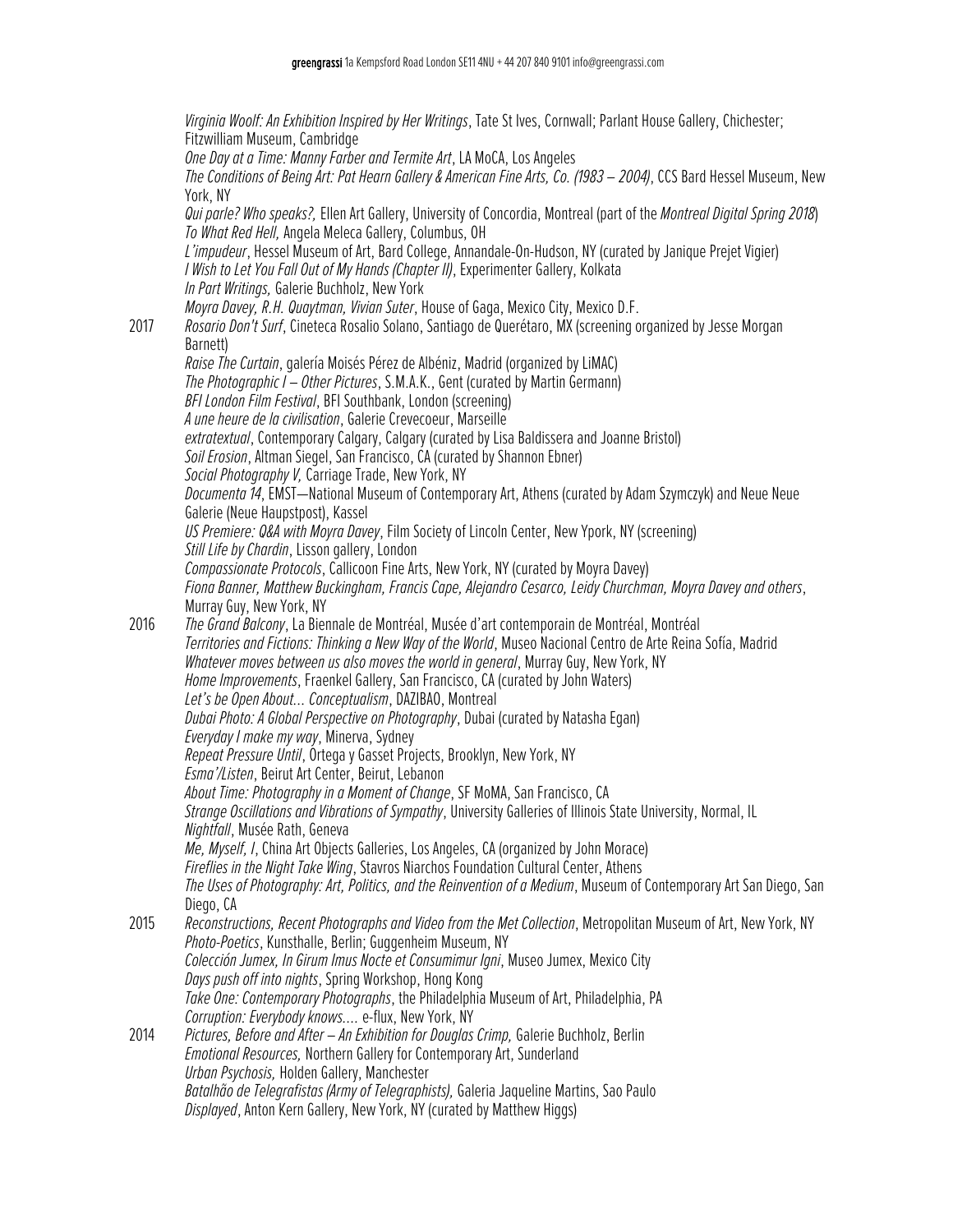*Dependency,* Gasworks, London *Seymour,* Centre Européen d'Actions Artistiques Contemporaines, Strasbourg *Moving Parts: Time and Motion in Contemporary Art,* Kemper Art Museum at Washington University, St. Louis, MI *Footnotes,* CCS Bard Hessel Museum, Annandale-on-Hudson, NY *Staring at the Sun*, Blind Spot Griffin Editions Project Space, Brooklyn, NY *Reliable Tension or: How to Win A Conversation About Jasper Johns,* 32 Edgewood Ave. Gallery, Yale School of Art, NH *CODEX,* CCA Wattis Institute for Contemporary Arts, San Francisco, CA *Looking Back: 8th White Columns Annual,* White Columns, New York, NY *Three Cups Fragrance,* Bodega, New York, NY *Interiors,* Parc Saint Léger, Pougues-les-Eaux *Print, Text, Language,* Bibliowitz Gallery, Cornell University, Ithaca, NY *IN \_\_ WE TRUST Art and Money, Columbus Museum of Art, OH* 2013 *Minimal Resistance – Between Late Modernism and Globalization: Artistic Practices during the 80s and 90s*, Museo Nacional Centro de Arte Reina Sofia, Madrid *To The Friends Who Saved My Life*, Callicoon Fine Arts, New York, NY *L'Image Papillon*, MUDAM, Luxembourg *Empire State*, Palazzo delle Esposizioni, Rome Tell it to my heart: Collected by Julie Ault, Museum für Gegenwartskunst, Basel; traveling to Culturgeist, Lisbon *One Minute Film Festival 2003 – 2012*, Mass MoCA, North Adams, MA *Looking back – the 7th White Columns Annual*, White Columns, NYC (selected by Richard Birkett) *The Way of the Shovel*, MCA Chicago, Chicago, IL *Homebodies*, MCA Chicago, Chicago, IL *Sense of Place*, Pier 24 Photography, San Francisco, CA *Several Species of Small Furry Animals Gathered Together in a Cave and Grooving with a Pict*, Veneklasen/Werner, Berlin *Emmy Moore's Journal: AnExhibition Basedon a Letter in a Short Story by Jane Bowles*, SALTS, Birsfelden The Schoolhouse Gallery, Provincetown, MA *Step Right In*, Visual Arts Center, University of Texas, Austin 2012 *Where I Lived, and What I Lived For,* Oakville Galleries, Oakville, Ontario *The Imminence of Poetics*, XXX Bienal de Sao Paulo, Sao Paulo Lo bueno y lo malo, Galeria Nara Roesler, Sao Paulo *The Feverish Library*, Petzel, NYC (organized by Matthew Higgs) *The Record: Contemporary Art and Vinyl*, Henry Art Gallery, Seattle, WA *Ulrike Müller - Herstory Inventory: 100 feministische Zeichnungen von 100 KünstlerInnen*, Kunsthaus Bregenz, Bregenz *The Record: Contemporary Art and Vinyl*, Miami Art Museum, FL Whitney Biennale, Whitney Museum of American Art, New York, NY *STATUS – 24 documents of today*, Fotomuseum Winterthur, Winterthur *New Photography*, MoMA, New York, NY (curated by Dan Leers) 2011 *Vision Is Elastic, Thought Is Elastic*, Murray Guy, New York, NY (curated by Moyra Davey & Zoe Leonard) *You Have Been There*, Marian Goodman, New York, NY (proposed by Marie Muracciole) *After The Goldrush*, Metropolitan Museum, New York, NY *The Art of Narration Changes With Time*, Spruethmagers, Berlin *Time Again*, Sculpture Center, Long Island City, NY (curated by Fionn Meade) *Anne Chu, Moyra Davey, Jeanne Dunning, Rebecca Warren*, Donald Young gallery, Chicago After The Gold Rush, Metropolitan Museum of Art, New York, NY (curated by Doug Eklund) *If you lived here, you'd be home by now*, CCS Bard, Annandale-on-Hudson(curated by Lynne Cooke, Josiah McElheny &Tom Eccles) *partoftheprocess4*, Zero..., Milan 2010 *Atlas*, Museo Nacional Centro de Arte Reina Sofia, Madrid(curated by Georges Didi-Huberman) *Mixed Use, Manhattan: Photography and Related Practices 1970s to the present,* Museo Nacional Centro de Arte Reina Sofia, Madrid (curated by Lynne Cooke & Douglas Crimp) *Strange Comfort (Afforded by the Profession)*, Istituto Svizzero di Roma, Rome, Italy *Sound and Vision*, The Art Institute of Chicago, Chicago, IL (curated by Matthew Witkovsky) *False Divide: abstraction and representation in a few photographic works*, Miguel Abreu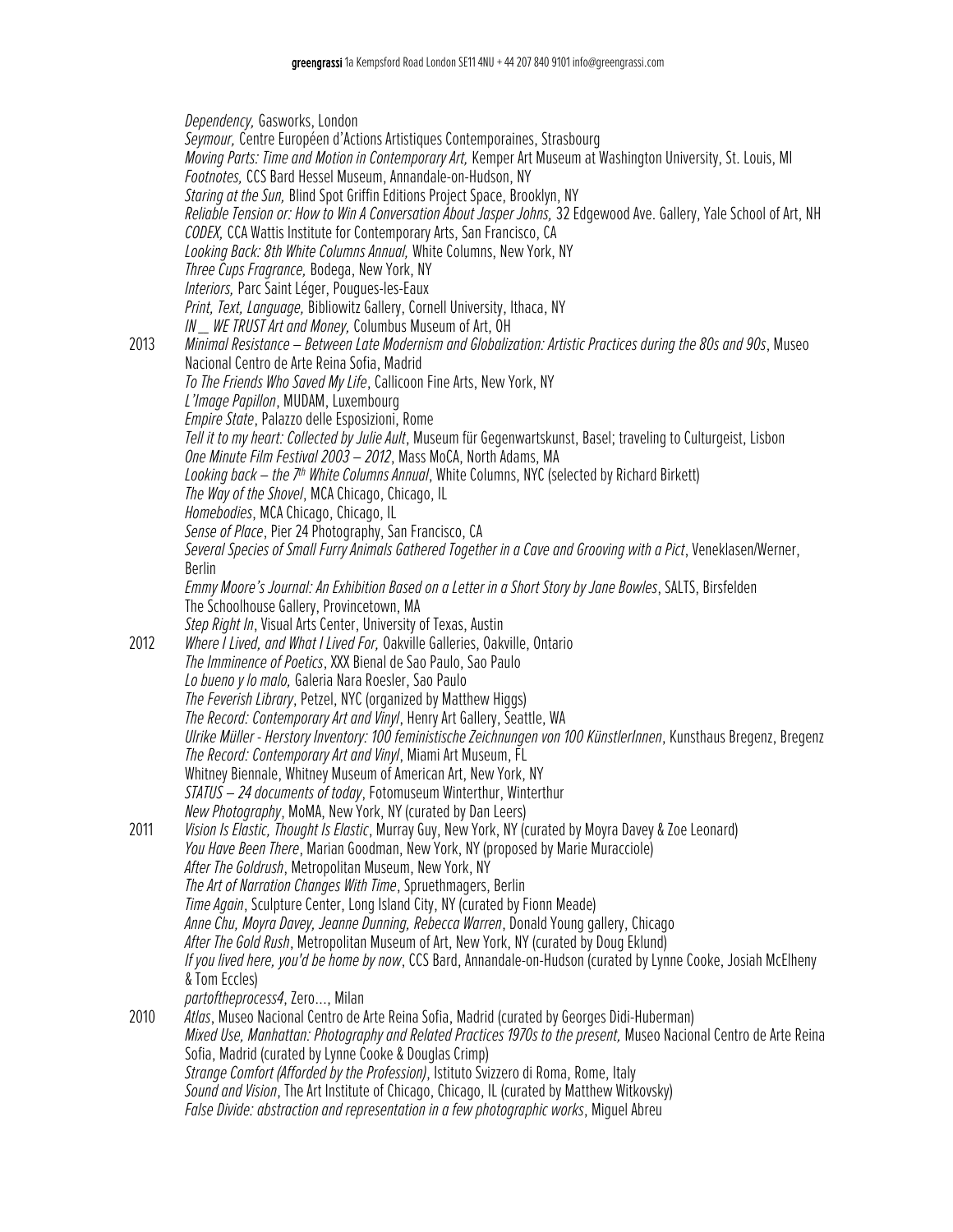|              | Gallery, New York, NY                                                                                                                                                                 |
|--------------|---------------------------------------------------------------------------------------------------------------------------------------------------------------------------------------|
|              | The Record, The Nasher Museum of Art at Duke University, Durham, NC (curated by Trevor Schoonmaker)<br>Strange Comfort (Afforded by the Profession), Instituto Svizzero di Roma, Rome |
|              | Dazibao, Montreal                                                                                                                                                                     |
|              | Calling Beauty, Columbus College of Art and Design, Columbus, OH                                                                                                                      |
| 2009         | A Sensed Perturbation, Murray Guy, New York, NY (curated by Jacob King)                                                                                                               |
|              | White Noise, James Cohan Gallery, New York, NY (curated by Elyse Goldberg)                                                                                                            |
| 2008         | Photography on Photography: Reflections on the Medium Since 1960, The Metropolitan Museum of Art, New York, NY                                                                        |
|              | (curated by Doug Eklund)                                                                                                                                                              |
|              | Two or Three Things I Know About Her, Carpenter Center for the Visual Arts, Harvard University, Cambridge, MA                                                                         |
|              | (curated by Helen Molesworth)                                                                                                                                                         |
|              | The World Is All That Is The Case, Hudson Franklin, New York, NY                                                                                                                      |
|              | L'Argent, Le Plateau, Paris (curated by Caroline Bourgeois & Elisabeth Lebovici)                                                                                                      |
|              | Mildred's Lane, Alexander Gray Associates, New York, NY (curated by Mark Dion and J. Morgan Puett)                                                                                    |
| 2007         | Calendar of flowers, gin bottles, steak bones (Moyra Davey, Claire Pentecost, James                                                                                                   |
|              | Welling), Orchard, New York, NY                                                                                                                                                       |
|              | 50,000 Beds, Real Art Ways, CT                                                                                                                                                        |
| 2006         | Reality/Play, Orchard, New York, NY (organized by Moyra Davey)                                                                                                                        |
|              | Slow Revolution, The Rotunda Gallery, Brooklyn, NY                                                                                                                                    |
|              | When Artists Say We, Artists Space, New York, NY                                                                                                                                      |
|              | Hypervision, Westport Arts Center, CT                                                                                                                                                 |
| 2005         | One Minute Film & Video Festival (with Jason Simon), Wexner Center for the Arts, Columbus, OH                                                                                         |
|              | Mirage, Alexander and Bonin, New York, NY (curated by Julie Ault & Martin Beck)                                                                                                       |
|              | Inaugural exhibition, Orchard, New York, NY                                                                                                                                           |
| 2004         | Bottle, Aldrich Museum, Ridgefield, CT                                                                                                                                                |
| 2003         | Pop Rocks, Caren Golden Gallery, New York, NY                                                                                                                                         |
|              | Afternoon Delight, Caren Golden Gallery, New York, NY (curated by Max Henry)                                                                                                          |
| 1999         | The Order of Things, Ramapo College, NJ (curated by Denise Markonish)                                                                                                                 |
|              | The Modernist Document, Art Gallery of Concordia University, Montreal, Quebec (curated by Nancy Shaw)                                                                                 |
|              | Shelf Life, Bard College, Annandale-on-Hudson, NY                                                                                                                                     |
| 1998         | Moon To Moon, Massimo Audiello, New York, NY                                                                                                                                          |
| 1997         | New Jersey Arts Annual, Newark Museum, Newark, NJ                                                                                                                                     |
|              | Making Pictures: Women and Photography, 1975-Now, Nicole Klagsbrun Gallery, New York, NY                                                                                              |
|              | Gross Consumption, Walter Phillips Gallery, Banff, Alberta                                                                                                                            |
| 1996         | Lets Talk About Art, Art Metropole, Toronto, Ontario                                                                                                                                  |
| 1995<br>1993 | Gallery Emi Fontana, Milan<br>The Mayfair Show, The Mayfair Club, New York, NY (curated by Jason Simon)                                                                               |
|              | Commodity Image, ICA, Boston, MA                                                                                                                                                      |
|              | Sex Money Politics, Nancy Drysdale Gallery, Washington, DC                                                                                                                            |
|              | Commodity Image, International Center of Photography, New York, NY                                                                                                                    |
|              | The Realm of the Coin: Money in Contemporary American Art, Queens Museum of Art, New York, NY                                                                                         |
| 1992         | Exposition Retrospective-Volet 1, Optica, Montréal, Quebec                                                                                                                            |
|              | Detour, International House, New York, NY                                                                                                                                             |
| 1991         | Animal/Vegetable/Mineral, N.A.M.E., Chicago, IL                                                                                                                                       |
|              | Arte Joven en Nueva York, Sala RG, Caracas                                                                                                                                            |
| 1990         | Gavin Brown, Moyra Davey, Jorge Pardo, Sarah Seager, Massimo Audiello Gallery, New York, NY                                                                                           |
|              | Spent: Currency, Security, and Art on Deposit, Marine Midland Bank, New York, NY (curated by The New Museum)                                                                          |
|              | Stendhal Syndrome: The Cure, Andrea Rosen Gallery, New York, NY                                                                                                                       |
|              | The Elements: Sex, Politics, Religion and Money, Real Art Ways/Erector Square Gallery, New Haven, CT                                                                                  |
| 1989         | American Fine Arts Co., New York, NY                                                                                                                                                  |
| 1988         | Diverse Secrecies: The Garden, Presentation House, Vancouver, BC                                                                                                                      |
| 1986         | Moyra Davey- David Miller - Gabor Szilasi, Le Studio Blanc, Montréal, Québec                                                                                                          |

1985 *Naked*, Boulder Center For The Visual Arts, Boulder, CO